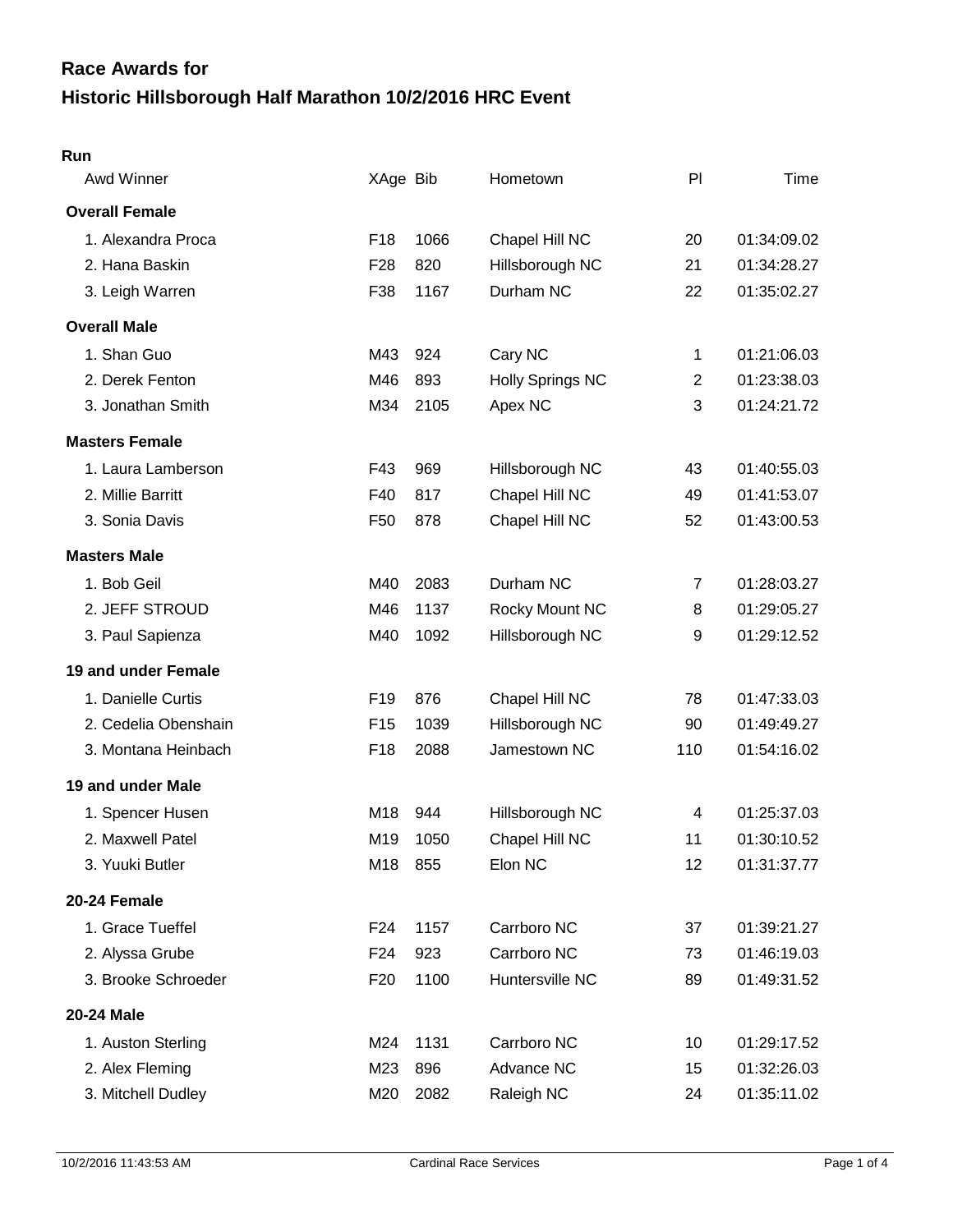## **25-29 Female**

| 1. Erin Jobe        | F <sub>29</sub> | 2114 | Pittsboro NC                    | 85  | 01:48:58.77 |
|---------------------|-----------------|------|---------------------------------|-----|-------------|
| 2. Christine Pavey  | F <sub>25</sub> | 2098 | <b>DURHAM NC</b>                | 96  | 01:50:59.53 |
| 3. Kate Husband     | F <sub>29</sub> | 943  | <b>WAKE FOREST</b><br><b>NC</b> | 131 | 01:56:29.53 |
| 25-29 Male          |                 |      |                                 |     |             |
| 1. Robert Moore     | M29             | 1022 | Winston-Salem NC                | 31  | 01:37:26.52 |
| 2. Josh Belin       | M25             | 823  | Chapel Hill NC                  | 70  | 01:45:55.52 |
| 3. Joseph Gartin    | M26             | 2128 | <b>Timberlake NC</b>            | 100 | 01:51:28.78 |
| <b>30-34 Female</b> |                 |      |                                 |     |             |
| 1. Sara Hammond     | F31             | 928  | Carrboro NC                     | 41  | 01:40:00.52 |
| 2. Elissa Tubergen  | F32             | 1155 | Hillsborough NC                 | 60  | 01:44:56.69 |
| 3. Joy Cox          | F31             | 2113 | Chapel Hill NC                  | 84  | 01:48:56.56 |
| 30-34 Male          |                 |      |                                 |     |             |
| 1. William Flugrad  | M31             | 899  |                                 | 6   | 01:27:49.77 |
| 2. Luke Marshall    | M30             | 993  | Durham NC                       | 27  | 01:35:23.77 |
| 3. Matthew Bader    | M33             | 812  | Durham NC                       | 33  | 01:37:52.77 |
| <b>35-39 Female</b> |                 |      |                                 |     |             |
| 1. Carmen Bork      | F35             | 839  | <b>GRAHAM NC</b>                | 34  | 01:38:01.27 |
| 2. Lauren Kruse     | F38             | 967  | Hillsborough NC                 | 56  | 01:44:24.78 |
| 3. Lori Whitman     | F36             | 1180 | Hillsborough NC                 | 68  | 01:45:50.74 |
| 35-39 Male          |                 |      |                                 |     |             |
| 1. Adam Burke       | M38             | 1200 | Raleigh NC                      | 5   | 01:25:38.52 |
| 2. Michael Wolff    | M36             | 2111 | <b>DURHAM NC</b>                | 13  | 01:31:40.46 |
| 3. Don Fox          | M38             | 901  | Hillsborough NC                 | 23  | 01:35:05.27 |
| 40-44 Female        |                 |      |                                 |     |             |
| 1. Jennifer Curtin  | F40             | 875  | <b>BURLINGTON NC</b>            | 67  | 01:45:48.52 |
| 2. Renee Taylor     | F41             | 1146 | Cary NC                         | 79  | 01:47:34.27 |
| 3. Mary Ross        | F42             | 2119 | Hillsborough NC                 | 103 | 01:52:20.52 |
| 40-44 Male          |                 |      |                                 |     |             |
| 1. Kit Phillips     | M40             | 1061 | Apex NC                         | 14  | 01:32:05.53 |
| 2. James Fox        | M43             | 903  | <b>DURHAM NC</b>                | 19  | 01:34:02.86 |
| 3. Sean Cook        | M44             | 869  |                                 | 39  | 01:39:53.28 |
| 45-49 Female        |                 |      |                                 |     |             |
| 1. Tami Pfeifer     | F45             | 1059 | Hillsborough NC                 | 108 | 01:53:19.27 |
| 2. Jessica Lee      | F46             | 974  | Chapel Hill NC                  | 111 | 01:54:17.49 |
| 3. Andrea Fleming   | F46             | 897  | Hillsborough NC                 | 160 | 02:01:41.02 |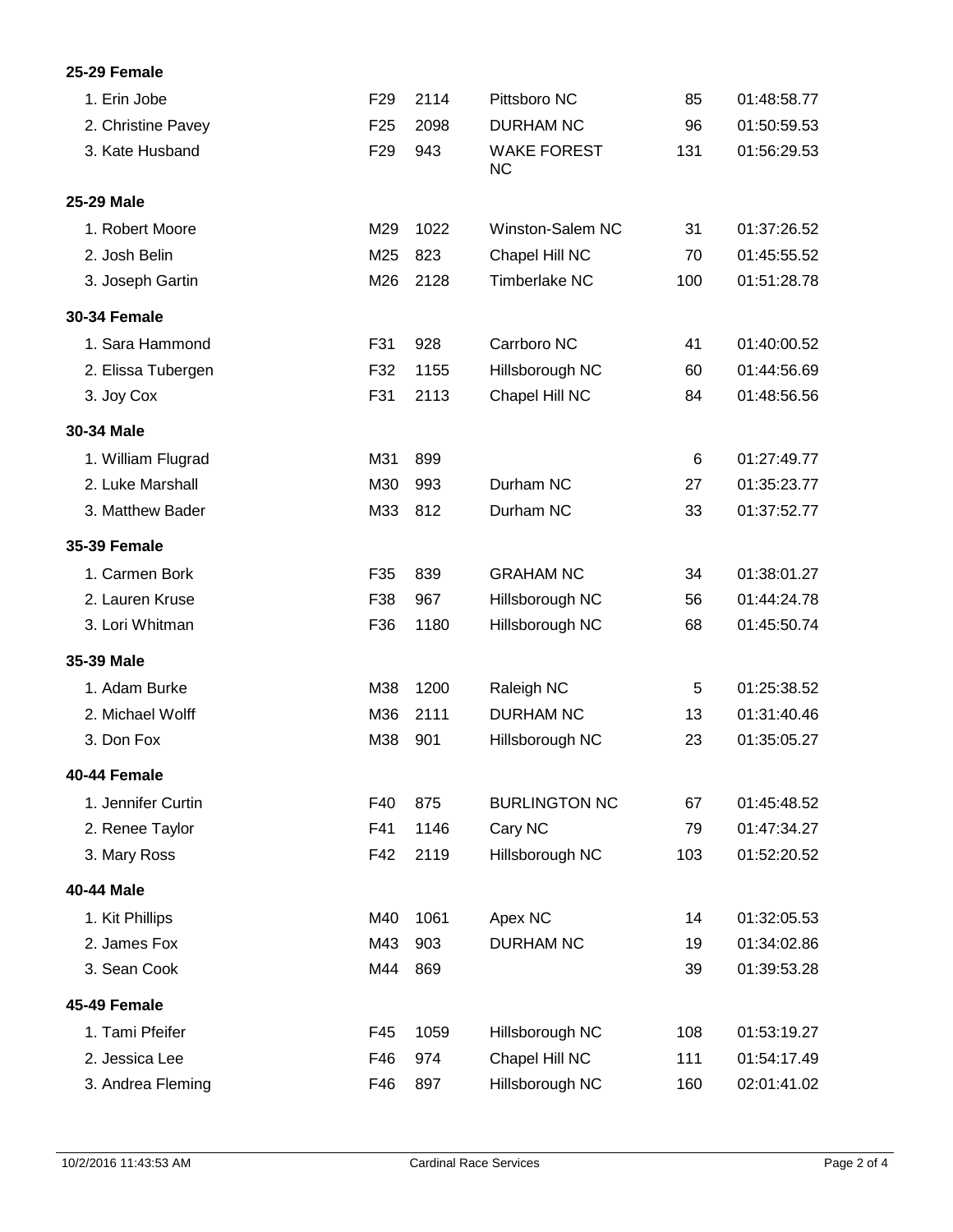## **45-49 Male**

| 1. Ulf Andre                           | M49             | 806  | Hillsborough NC  | 17  | 01:33:02.03 |
|----------------------------------------|-----------------|------|------------------|-----|-------------|
| 2. Michael Mulligan                    | M46             | 1026 | Chapel Hill NC   | 18  | 01:33:03.78 |
| 3. Dieter Fassnacht                    | M47             | 892  | Clayton NC       | 26  | 01:35:13.78 |
| 50-54 Female                           |                 |      |                  |     |             |
| 1. Sally Wilging                       | F <sub>52</sub> | 2110 | Cary NC          | 87  | 01:49:17.28 |
| 2. Margaret McAdams                    | F <sub>51</sub> | 999  | Durham NC        | 133 | 01:56:33.27 |
| 3. Kim Matthews                        | F <sub>54</sub> | 995  | Raleigh NC       | 230 | 02:12:51.83 |
| 50-54 Male                             |                 |      |                  |     |             |
| 1. Ondrej Prokop                       | M54             | 2101 |                  | 29  | 01:37:05.77 |
| 2. Thomas OConnell                     | M53             | 1042 | Chapel Hill NC   | 45  | 01:41:31.03 |
| 3. William Brown                       | M53             | 848  | Chapel Hill NC   | 46  | 01:41:38.02 |
| <b>55-59 Female</b>                    |                 |      |                  |     |             |
| 1. Rietta Couper                       | F <sub>57</sub> | 871  | Chapel Hill NC   | 54  | 01:43:33.52 |
| 2. Sue Hopkins                         | F <sub>58</sub> | 939  | Durham NC        | 208 | 02:08:55.33 |
| 3. Deb Rodgers                         | F <sub>55</sub> | 1079 | Chapel Hill NC   | 268 | 02:19:37.59 |
| 55-59 Male                             |                 |      |                  |     |             |
| 1. Mike Kelley                         | M56             | 955  | Chapel Hill NC   | 16  | 01:32:26.27 |
| 2. R.L. Bynum                          | M56             | 856  | Durham NC        | 69  | 01:45:50.78 |
| 3. Michael Piracci                     | M58             | 1064 | <b>DURHAM NC</b> | 72  | 01:46:00.52 |
| 60-64 Female                           |                 |      |                  |     |             |
| 1. Kathy Merritt                       | F62             | 1012 | <b>DURHAM NC</b> | 145 | 01:58:27.02 |
| 2. Margie Nichols                      | F64             | 1036 | Hillsborough NC  | 325 | 02:29:50.83 |
| 3. Joan Boone                          | F63             | 837  | <b>Efland NC</b> | 327 | 02:30:00.09 |
| 60-64 Male                             |                 |      |                  |     |             |
| 1. James Pendergraph                   | M63             | 1055 | Hillsborough NC  | 30  | 01:37:26.03 |
| 2. Gary Saunders                       | M63             | 1094 | Chapel Hill NC   | 130 | 01:56:03.52 |
| 3. Jeffrey Legere                      | M60             | 975  | <b>DURHAM NC</b> | 173 | 02:03:11.77 |
| 65-69 Female                           |                 |      |                  |     |             |
| 1. Margaret McCann                     | F68             | 1000 | Chapel Hill NC   | 394 | 03:23:31.16 |
| 2. Gail Fox                            | F68             | 902  | Mebane NC        | 395 | 03:26:37.41 |
| 3. Unassigned - 3 Eligible Registrants |                 |      |                  |     |             |
| 65-69 Male                             |                 |      |                  |     |             |
| 1. Charles Kincaid                     | M67             | 957  | Durham NC        | 113 | 01:54:39.27 |
| 2. Robb Minton                         | M65             | 2095 | Hillsborough NC  | 156 | 02:00:39.78 |
| 3. Andrew Pettigrew                    | M69             | 1057 | Durham NC        | 167 | 02:02:22.52 |